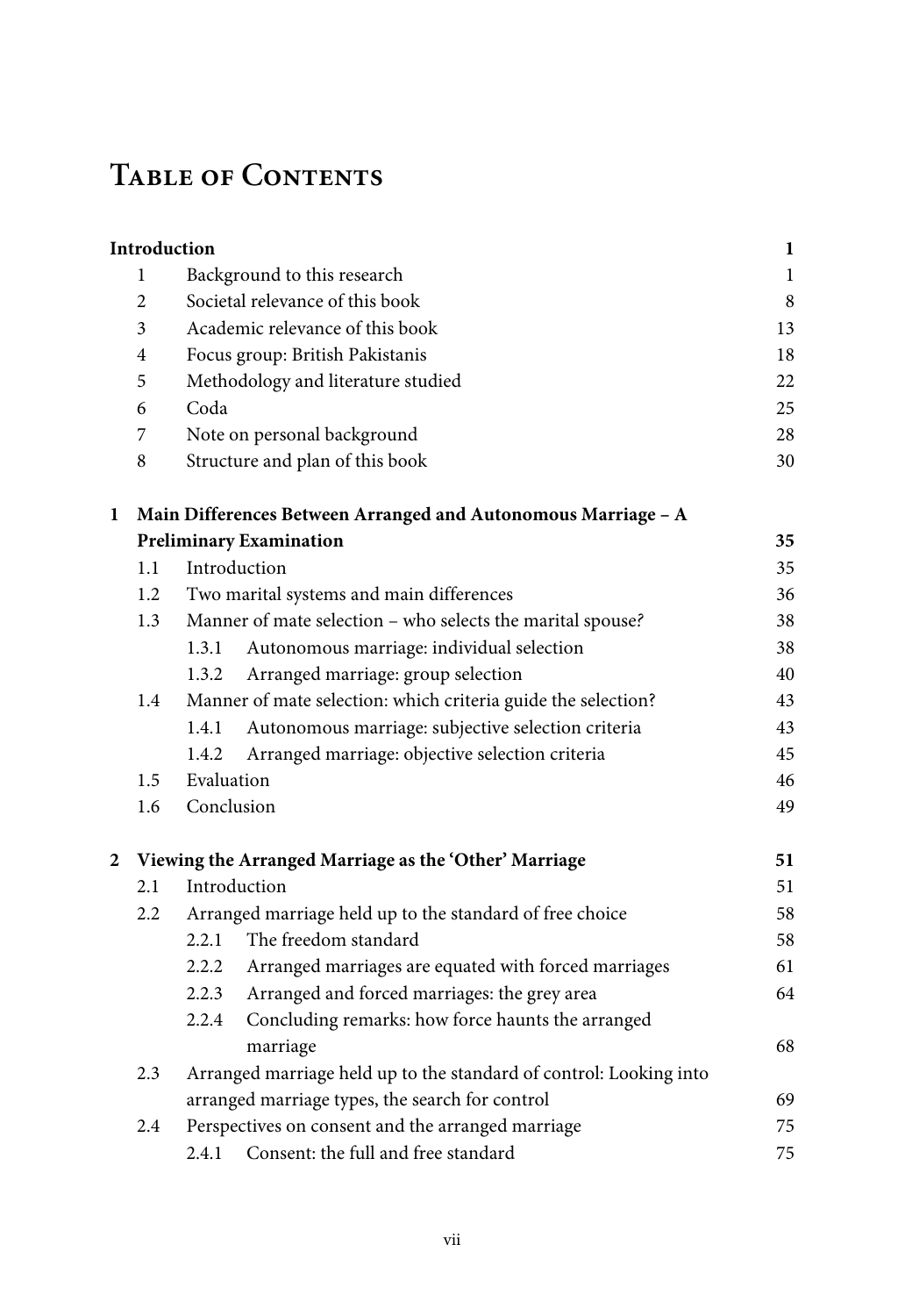|   |     | 2.4.2                                                                          |                                                         |                                                     | 80  |  |
|---|-----|--------------------------------------------------------------------------------|---------------------------------------------------------|-----------------------------------------------------|-----|--|
|   |     | No place for consent<br>2.4.3 Consent claiming its place in arranged marriages |                                                         |                                                     | 80  |  |
|   |     | 2.4.3.1                                                                        |                                                         | Consent full and free?                              | 81  |  |
|   |     |                                                                                | 2.4.3.2                                                 | Consent short of full and free?                     | 81  |  |
|   |     |                                                                                | 2.4.3.3                                                 | Consent given a collectivist bent                   | 82  |  |
|   |     | 2.4.4                                                                          |                                                         | Summary of perspectives on consent and the arranged |     |  |
|   |     |                                                                                | marriage                                                |                                                     | 86  |  |
|   | 2.5 | Defining the arranged marriage, in search of autonomy                          |                                                         |                                                     |     |  |
|   | 2.6 |                                                                                | Conclusion: the arranged marriage becomes a marriage of |                                                     |     |  |
|   |     | shortcomings                                                                   |                                                         |                                                     |     |  |
| 3 |     |                                                                                | <b>Autonomous Marriage</b>                              |                                                     | 101 |  |
|   | 3.1 | Introduction                                                                   |                                                         |                                                     |     |  |
|   | 3.2 |                                                                                | What is an autonomous marriage? A brief exploration     |                                                     |     |  |
|   | 3.3 | Brief history of the autonomous marriage                                       |                                                         |                                                     | 108 |  |
|   |     | 3.3.1                                                                          |                                                         | Brief introduction                                  | 108 |  |
|   |     | 3.3.2                                                                          |                                                         | Families on the verge of modernity                  | 108 |  |
|   |     | Marriage as a contract, the influence of the Enlightenment<br>3.3.3            |                                                         | 116                                                 |     |  |
|   |     | 3.3.4                                                                          |                                                         | Marriage and love                                   | 118 |  |
|   |     |                                                                                | 3.3.4.1                                                 | Traditional views                                   | 118 |  |
|   |     |                                                                                | 3.3.4.2                                                 | Love in modern times, the influence of              |     |  |
|   |     |                                                                                |                                                         | Romanticism                                         | 121 |  |
|   | 3.4 | How one is brought up in an autonomous marriage culture                        |                                                         |                                                     | 125 |  |
|   | 3.5 | Conclusion                                                                     |                                                         |                                                     |     |  |
| 4 |     |                                                                                |                                                         | Arranged Marriage - The Ideal Type                  | 137 |  |
|   | 4.1 | Introduction                                                                   |                                                         |                                                     |     |  |
|   | 4.2 | Arranged marriage cultures are cultures of hierarchy                           |                                                         |                                                     |     |  |
|   | 4.3 | Arranged marriage cultures value the marriage status                           |                                                         |                                                     |     |  |
|   | 4.4 | Arranged marriage affects the group rather than the individual                 |                                                         |                                                     | 152 |  |
|   | 4.5 | Arranged marriage cultures value the collective                                |                                                         |                                                     | 154 |  |
|   | 4.6 | Arranged marriage cultures value group mate selection                          |                                                         |                                                     | 156 |  |
|   |     | Wisdom of elders<br>4.6.1                                                      |                                                         |                                                     | 156 |  |
|   |     | Segregated societies, shame and blame<br>4.6.2                                 |                                                         |                                                     | 157 |  |
|   | 4.7 | Arranged marriage cultures value objective reasons to marry                    |                                                         |                                                     | 159 |  |
|   | 4.8 | How one is brought up in an arranged marriage culture                          |                                                         |                                                     |     |  |
|   | 4.9 | Conclusion                                                                     |                                                         |                                                     | 174 |  |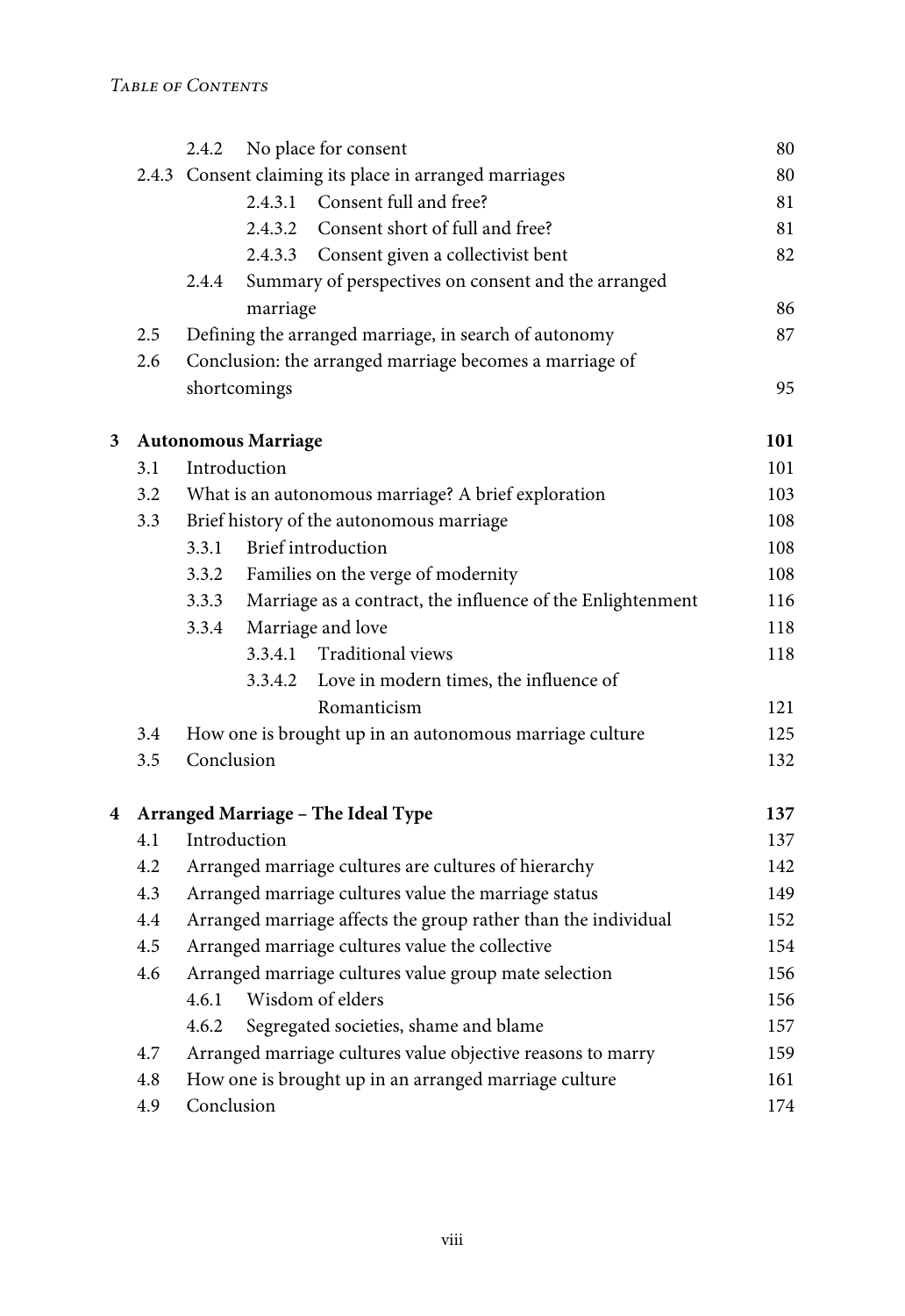| 5 | Consent under Constraints - A Case study of Consent in a Hierarchical<br><b>Arranged Marriage</b><br>179 |                                                              |                                                        |                                                                |     |  |
|---|----------------------------------------------------------------------------------------------------------|--------------------------------------------------------------|--------------------------------------------------------|----------------------------------------------------------------|-----|--|
|   |                                                                                                          |                                                              |                                                        |                                                                |     |  |
|   | 5.1                                                                                                      |                                                              |                                                        | Introduction to 'consent under constraints'                    | 179 |  |
|   | 5.2                                                                                                      | Aim, methodology and structure of this chapter               |                                                        |                                                                | 185 |  |
|   | 5.3                                                                                                      | Case of a hypothetical hierarchical arranged marriage        |                                                        |                                                                | 189 |  |
|   | 5.4                                                                                                      | The conditions for giving a valid consent                    |                                                        |                                                                | 193 |  |
|   |                                                                                                          | Introduction<br>5.4.1                                        |                                                        |                                                                | 193 |  |
|   |                                                                                                          | 5.4.2                                                        | Free to consent?                                       |                                                                | 194 |  |
|   |                                                                                                          |                                                              | 5.4.3 Consent must be unforced                         |                                                                | 199 |  |
|   |                                                                                                          |                                                              | 5.4.3.1                                                | Agents come to the transaction with clean hands                | 199 |  |
|   |                                                                                                          |                                                              | 5.4.3.2                                                | Intention for force applied to have negative                   |     |  |
|   |                                                                                                          |                                                              |                                                        | bearing                                                        | 201 |  |
|   |                                                                                                          |                                                              | 5.4.3.3                                                | Did force cause the giving of consent?                         | 203 |  |
|   |                                                                                                          | 5.4.4                                                        |                                                        | Summary of findings on 'unforced choice as condition for valid |     |  |
|   |                                                                                                          |                                                              | consent'                                               |                                                                | 204 |  |
|   | 5.5                                                                                                      | Informed consent: knowledge and understanding                |                                                        |                                                                | 205 |  |
|   |                                                                                                          | 5.5.1                                                        | Introduction                                           |                                                                | 205 |  |
|   |                                                                                                          | 5.5.2                                                        | Case of transferred knowledge and understanding<br>206 |                                                                |     |  |
|   |                                                                                                          | 5.5.3                                                        | 206<br>Parent paternalistic approach                   |                                                                |     |  |
|   |                                                                                                          | 5.5.4                                                        | Child-centred approach<br>208                          |                                                                |     |  |
|   |                                                                                                          | 5.5.5                                                        | Materiality<br>211                                     |                                                                |     |  |
|   |                                                                                                          | 5.5.6                                                        | Summary of findings on informed consent                |                                                                |     |  |
|   | 5.6                                                                                                      | Signalling of consent<br>215                                 |                                                        |                                                                |     |  |
|   |                                                                                                          | 5.6.1                                                        | Introduction<br>215                                    |                                                                |     |  |
|   |                                                                                                          | 5.6.2                                                        | Implicit consent<br>216                                |                                                                |     |  |
|   |                                                                                                          | 5.6.3                                                        | Reliance on implicit consent<br>217                    |                                                                |     |  |
|   |                                                                                                          | 5.6.4                                                        |                                                        | Signalling consent                                             | 217 |  |
|   |                                                                                                          |                                                              |                                                        | 5.6.4.1 Signalling in person                                   | 218 |  |
|   |                                                                                                          |                                                              |                                                        | 5.6.4.2 Distinct and definite signalling                       | 219 |  |
|   |                                                                                                          |                                                              |                                                        | 5.6.4.3 Unequivocal signal                                     | 220 |  |
|   |                                                                                                          |                                                              |                                                        | 5.6.4.4 The subjective or objective test?                      | 220 |  |
|   |                                                                                                          | 5.6.5                                                        |                                                        | Summary of findings on the signalling of consent               | 223 |  |
|   | 5.7                                                                                                      | Scope and interpretation of consent                          |                                                        |                                                                |     |  |
|   |                                                                                                          | 5.7.1                                                        | Introduction                                           |                                                                | 224 |  |
|   |                                                                                                          | 5.7.2<br>Misunderstandings about scope and interpretation of |                                                        |                                                                |     |  |
|   |                                                                                                          |                                                              | consent                                                |                                                                | 224 |  |
|   |                                                                                                          | 5.7.3                                                        | Differences in interpretation<br>225                   |                                                                |     |  |
|   |                                                                                                          | 5.7.4                                                        | Approaches to interpretation                           |                                                                | 226 |  |
|   |                                                                                                          |                                                              | 5.7.4.1                                                | Literal interpretation                                         | 226 |  |